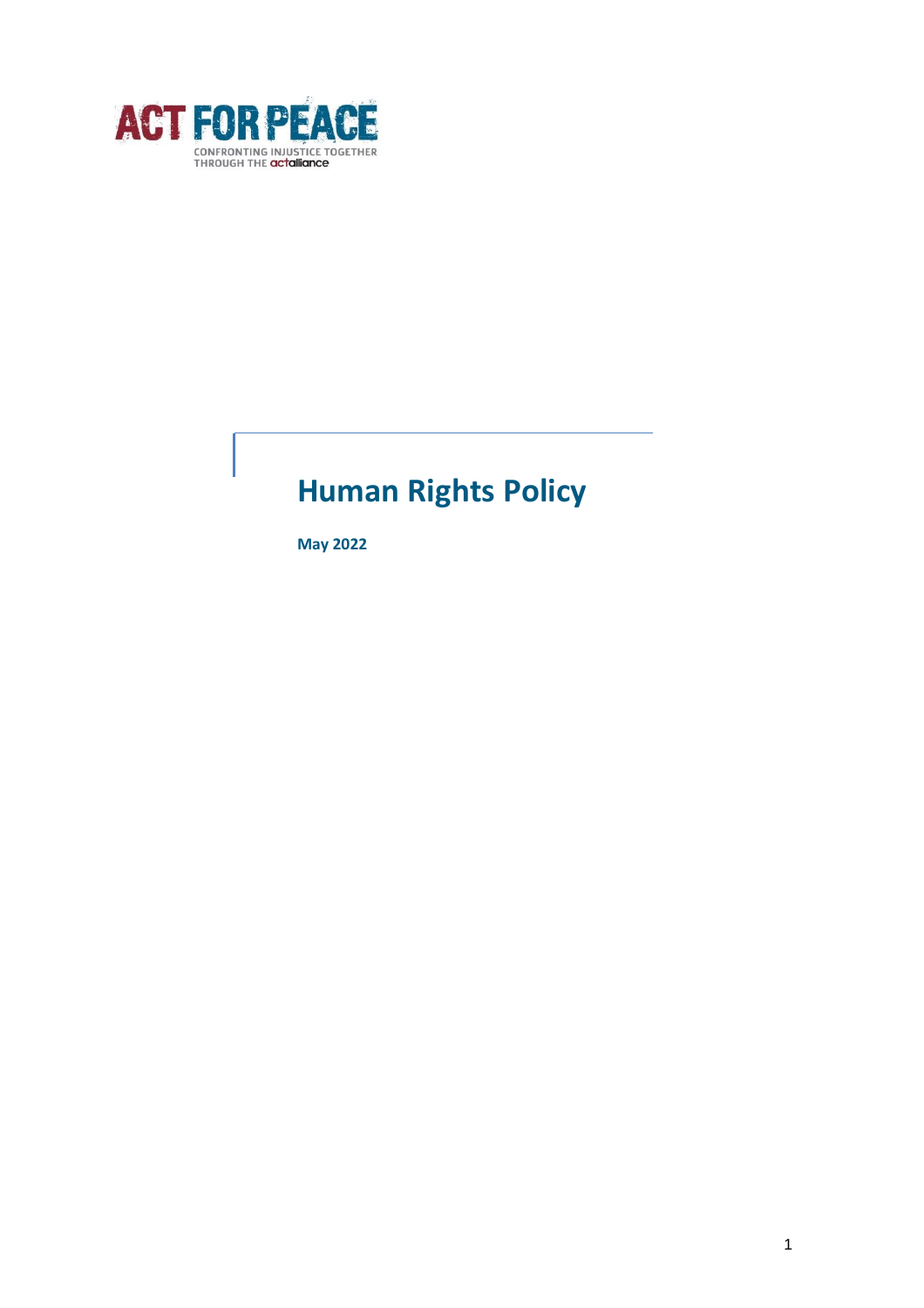| <b>Board</b><br><b>Ratification</b><br><b>Dates</b> | <b>March 2022</b><br>2017<br>2016<br>2010<br>1983 (1st<br>adopted) |                                                                                                                                                                                                                                                                                                                                                                                                                                                                                                                                                                                                                                                                                                                                                                                                                                                                           |
|-----------------------------------------------------|--------------------------------------------------------------------|---------------------------------------------------------------------------------------------------------------------------------------------------------------------------------------------------------------------------------------------------------------------------------------------------------------------------------------------------------------------------------------------------------------------------------------------------------------------------------------------------------------------------------------------------------------------------------------------------------------------------------------------------------------------------------------------------------------------------------------------------------------------------------------------------------------------------------------------------------------------------|
| <b>Revision Date</b>                                | March<br>2022                                                      | The Human Rights Policy has been revised to respond to<br>additional text required for our commitment to the ACFID Code<br>of Conduct (2019). Additionally, we have included our<br>commitment to the International Criminal Law and Disaster Law,<br>removed references to AfP and ACT Alliance policies that do not<br>include a focus on human rights, substituted "man, woman, boy<br>and girl" for "everyone" to be inclusive of all gender identities,<br>clarified that state responsibilities for human rights extends to<br>all people within that State's territory including refugees and<br>stateless people, and removed redundant wording and<br>guidance. The definition of Human Rights has been revised to<br>better reflect what human rights are, as well as what they do.<br>The Policy has been reformatted to meet the Policies Policy<br>guidance. |
|                                                     | Sept 2019                                                          |                                                                                                                                                                                                                                                                                                                                                                                                                                                                                                                                                                                                                                                                                                                                                                                                                                                                           |
| <b>Reaffirmation</b><br>Date                        |                                                                    |                                                                                                                                                                                                                                                                                                                                                                                                                                                                                                                                                                                                                                                                                                                                                                                                                                                                           |
| <b>Next Review</b><br>Date and Cycle                | May 2023                                                           | Every three years from the date of ratification or last full<br>review, or earlier if required.                                                                                                                                                                                                                                                                                                                                                                                                                                                                                                                                                                                                                                                                                                                                                                           |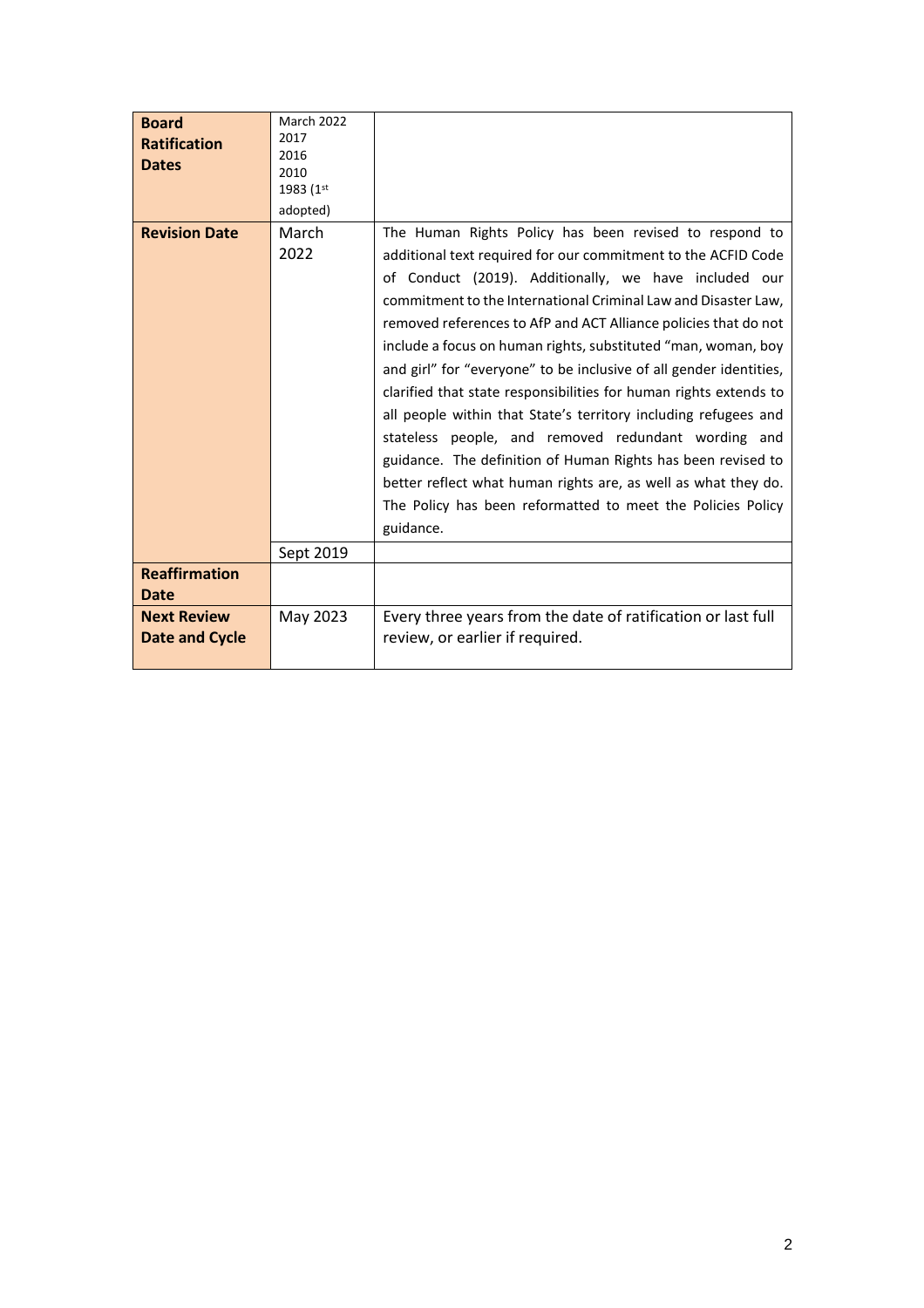#### **1. Policy Statement**

#### *Open your mouth, judge righteously, defend the rights of the poor and needy. Prov 31:8-9*

This policy confirms Act for Peace's commitment to respect, protect and promote international human rights law. It confirms our understanding that all people are 'rights holders', and that the state is the primary 'duty bearer', who has a core responsibility to respect, protect and fulfill the human rights of all people on its territories or under its control. Our commitment stems from our core beliefs:

- We believe that all persons are created in the image of God and are thus equal with the same basic rights and human dignity.
- We envision a peaceful world where all people share a safe, just and dignified life.
- We believe that what constitutes the uniqueness of human beings is their ability to exercise basic human rights within a community of human beings. Whenever these human rights are violated, or prevented from being fulfilled, people cannot realise their right to human dignity.
- We believe that development and human rights are interdependent and mutually reinforcing. For development to be sustainable, marginalised and at-risk communities must be empowered to claim their rights and hold their governments accountable for their responsibility to respect, protect and fulfill their rights. This creates a system for mutual accountability, lays the foundation for the rule of law, and enables a more equitable distribution of power and resources, which in turn promotes human dignity and enables human security and development.
- We believe that human dignity and well-being are enhanced through ensuring that governments fulfil their responsibility to respect, protect and fulfil people's economic, social, cultural, civil, political and religious rights. We also have longstanding commitment to development with justice, which strongly supports the adoption of a rights-based approach to development to ensure greater accountability.
- We endorse the Christian calling to uphold human rights as elaborated at the Eighth Assembly of the World Council of Churches in 1998, on the 50th anniversary of the adoption of the Universal Declaration of Human Rights:

*"As Christians, we are called to share in God's mission of justice, peace and respect for all Creation and to seek for all humanity the abundant life which God intends. Within scripture, through tradition, and from the many ways in which the spirit illumines our hearts today, we discern God's gift of dignity for each person and their inherent right to acceptance and participation with the community. From this flows the responsibility of the churches, as the Body of Christ, to work for universal respect and implementation of human rights"<sup>1</sup>*

Ever since adopting our first human rights policy in 1983, Act for Peace has recognised that the achievement of human rights is crucial to sustainable human development.<sup>2</sup> Development activities that aim to respect, protect and fulfil international human rights law not only helps ensure that the dignity of all human beings is respected through access to basic rights, but that human beings also experience equality and freedom from discrimination.

As a member of the ACT Alliance and signatory to its Code of Good Practice, Act for Peace has also undertaken to 'act in ways that respect, empower and protect the dignity, uniqueness and the intrinsic worth and human rights of everyone.<sup>3</sup> As a signatory to the Code of Conduct of the

<sup>1</sup> Consultation on "Human Rights and the Churches: New Challenges," Morges, Switzerland, June 1998.

<sup>2</sup> AfP's governing body first adopted a Human Rights Policy in 1983.

[https://acfid.asn.au/sites/site.acfid/files/resource\\_document/human-rights-based-approaches-to-development.pdf](https://acfid.asn.au/sites/site.acfid/files/resource_document/human-rights-based-approaches-to-development.pdf) <sup>3</sup> ACT Alliance Code of Good Practice (2011)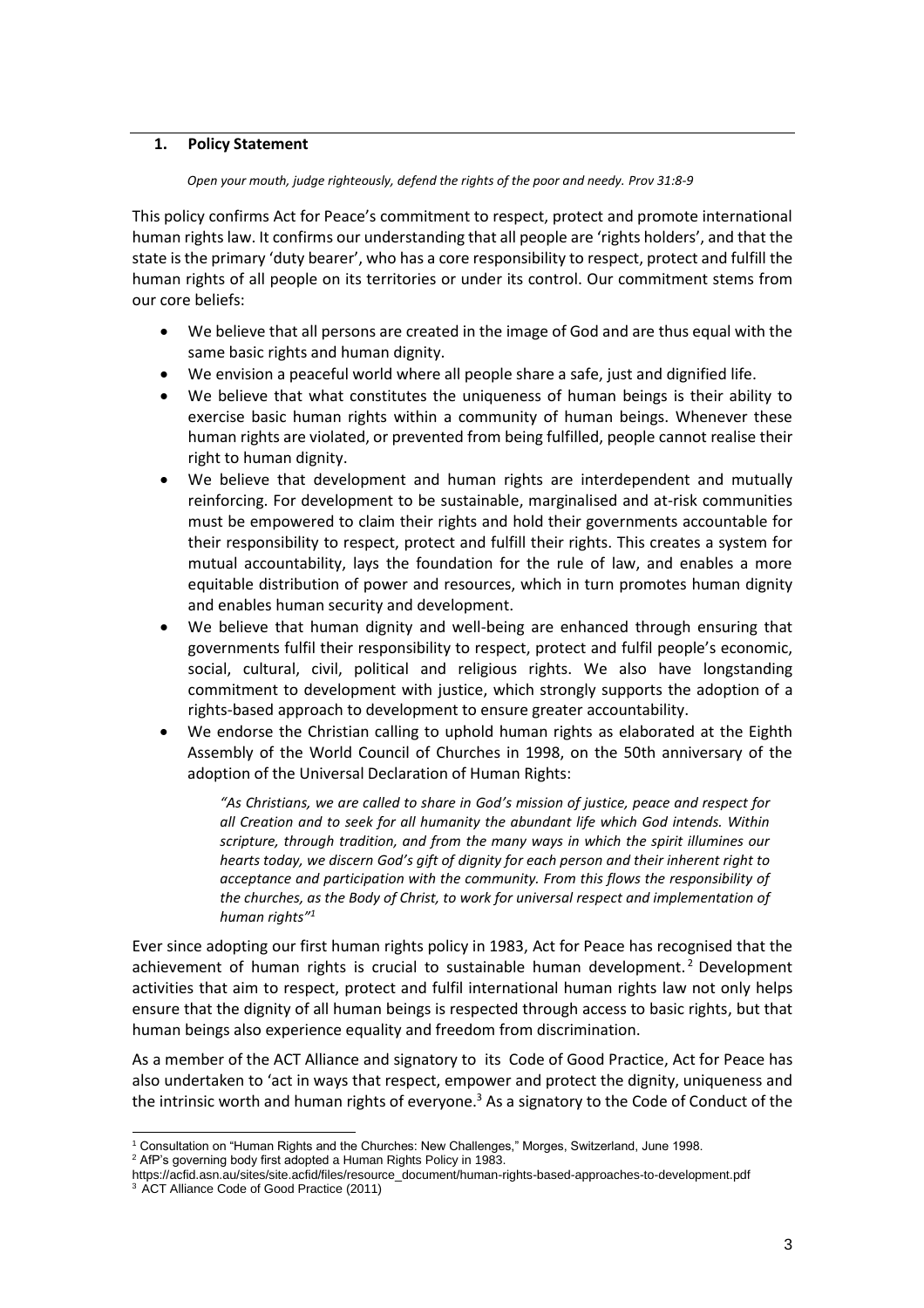Australian Council for International Development, Act for Peace also commits to act in ways that respect, empower and protect the dignity, uniqueness, and the intrinsic worth and human rights of every human being regardless of their race, religion, nationality, displacement status, ethnicity, language, indigeneity, age, disability, gender, gender identity, sexuality, sexual orientation, poverty, class, caste or socio-economic status.

## **2. Objectives**

The main objective of this Policy is to ensure that we respect, protect and promote International Human Rights Law (IHRL) including civil and political rights, and economic, social and cultural rights, with a particular emphasis on gender equality, the protection of children, people living with a disability, and the rights of minorities, and persecuted, vulnerable and marginalised groups,<sup>4</sup> including refugees, internally displaced people, and disaster-affected communities. In accordance with our commitments above, and under the ACT Alliance Code of Good Practice and the ACFID Code of Conduct, the long-term objectives of this policy are to:

- 1. To ensure that our humanitarian and development activities respect, protect and promote international human rights law.
- 2. To ensure we act in ways that respect, empower and protect the inherent dignity, uniqueness, intrinsic worth, and human rights of everyone.
- 3. To ensure that we take pro-active action for the protection and inclusion of people affected by conflict, disasters and forced displacement.

This includes:

- Ensuring that the right, capacity and desire of conflict, disaster and displacementaffected communities to meaningfully participate in decisions affecting their own life is recognised and respected.
- Ensuring that through our actions, we strive to empower people to claim their own rights and hold governments and other duty bearers to account.
- Ensuring that Act for Peace's engagement with 'duty-bearers' ultimately aims to enhance, not undermine, their willingness and capacity to respect, protect and fulfil human rights.<sup>5</sup>
- Providing support to local partners to strengthen their awareness of, and effective use of, the human rights-based approach.
- Prioritising the strengthening of accountability systems that provide lasting benefits for conflict, disaster, and displacement-affected communities.
- Ensuring that where a rights-based approach may not be possible, a strong principlebased approach will be pursued in the interim, for instance during rapid-onset emergencies and conflicts, or where explicit rights-based approaches may result in risks to programs, participants and staff.

### **3. Principles, Standards and Law**

Act for Peace has had a long-standing commitment to developing, promoting and utilising the international legal framework to ensure the rights of conflict, disaster and displacement affected communities are respected, protected, and fulfilled by both state and non-state actors. This commitment is reflected in Humanitarian Protection Policy and our Diversity, Equity, and Inclusion Policy, among other policies, and through our rights-based approach to development.

In taking a rights based approach, Act for Peace emphasises its commitment to international humanitarian law (including the Geneva Conventions), international refugee rights law (the

<sup>4</sup> ACFID Code of Conduct 2015

<sup>5</sup> See AfP's Humanitarian Protection Policy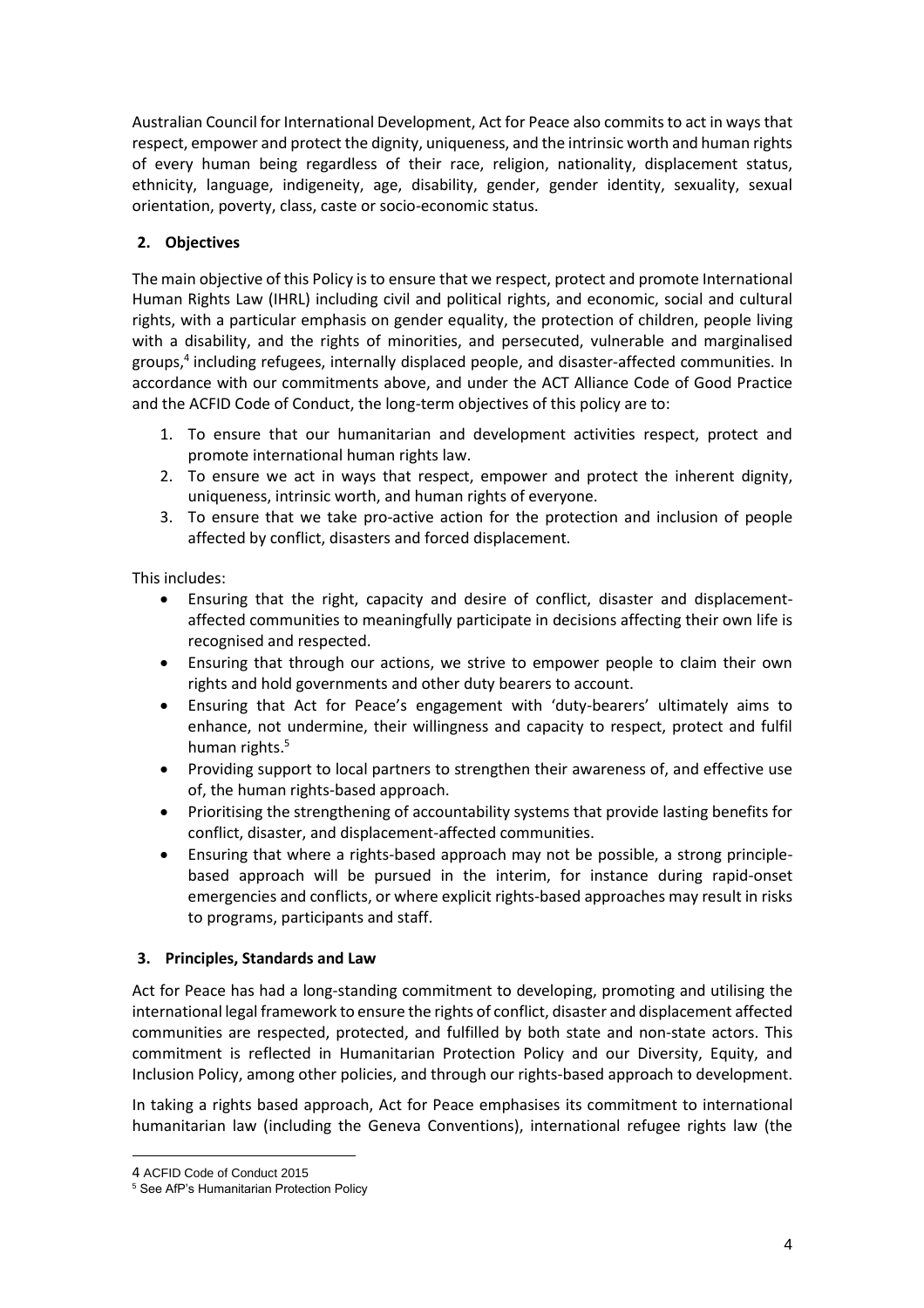Refugee Convention) and International Human Rights Law, including the Universal Declaration on Human Rights, the international Covenant on Civil and Political Rights, the International Covenant on Economic, Social and Cultural Rights, the Conventional on the Elimination of All Forms of Discrimination against Women, the Convention on the Elimination of All Forms of Racial Discrimination, the Convention Relating to the Status of Refugees, the Statelessness Convention, the Convention on the Rights of Persons with Disabilities and the Convention on the Rights of the Child, acknowledging that the rights enshrined in these treaties are interconnected, indivisible and universal. Act for Peace also recognises the relevance of International Criminal Law (ICL), and where relevant in its work, will endeavour to promote respect for ICL – particularly the prohibition of genocide, war crimes, ethnic cleansing, and crimes against humanity - given their importance as drivers of conflict, persecution under the Refugee Convention, and internal displacement. It also commits to upholding and promoting International Disaster Law in its disaster-preparedness and emergency response work, and international soft law such as the Guiding Principles on Internal Displacement and UNHCR Executive Committee Conclusions.

### **4. Scope:**

Act for Peace's Human Rights Policy, and our Protection Policy, are considered foundational policies within Act for Peace as they inform the approach taken, and the commitments made in our other policies, and apply to all of our humanitarian and development work, including:

- Our partnerships
- Our support for programs
- Our capacity development work
- Our policy development and advocacy work
- Our marketing and communications work

Act for Peace aspires to a full rights-based approach and the application of development standards as early as possible after a crisis. In the event these standards cannot be achieved (for example after a rapid-onset natural disaster, where the priority is to provide timely life-saving emergency response services, or in a protracted conflict or displacement situation), Act for Peace's work will be guided by rights-based humanitarian principles, rights-based standards such as Sphere and the Core Humanitarian Standards.

The foundation of a human rights-based approach is the centrality of the relationship between rights-holders and duty-bearers. Act for Peace recognises that the state has the primary responsibility to respect, protect and fulfil the human rights of everyone on its territory or subject to its control, regardless of whether they are citizens, refugees or stateless people. In recognising this responsibility under international law, Act for Peace will ensure that the ultimate aim of our work should always be to reinforce, not replace, the state's responsibility to respect, protect and fulfil human rights.

In keeping with this commitment, all of Act for Peace's relevant humanitarian and developmentrelated policies and standard operating procedures will reflect and promote a rights-based approach, particularly Act for Peace's Protection Policy, Gender Policy and Diversity and Inclusion Policy, which each encourage a human rights-based approach. Accordingly, Act for Peace's human rights, protection and gender policies will be considered core policies that inform Act for Peace's other policies as well as our operational guidance.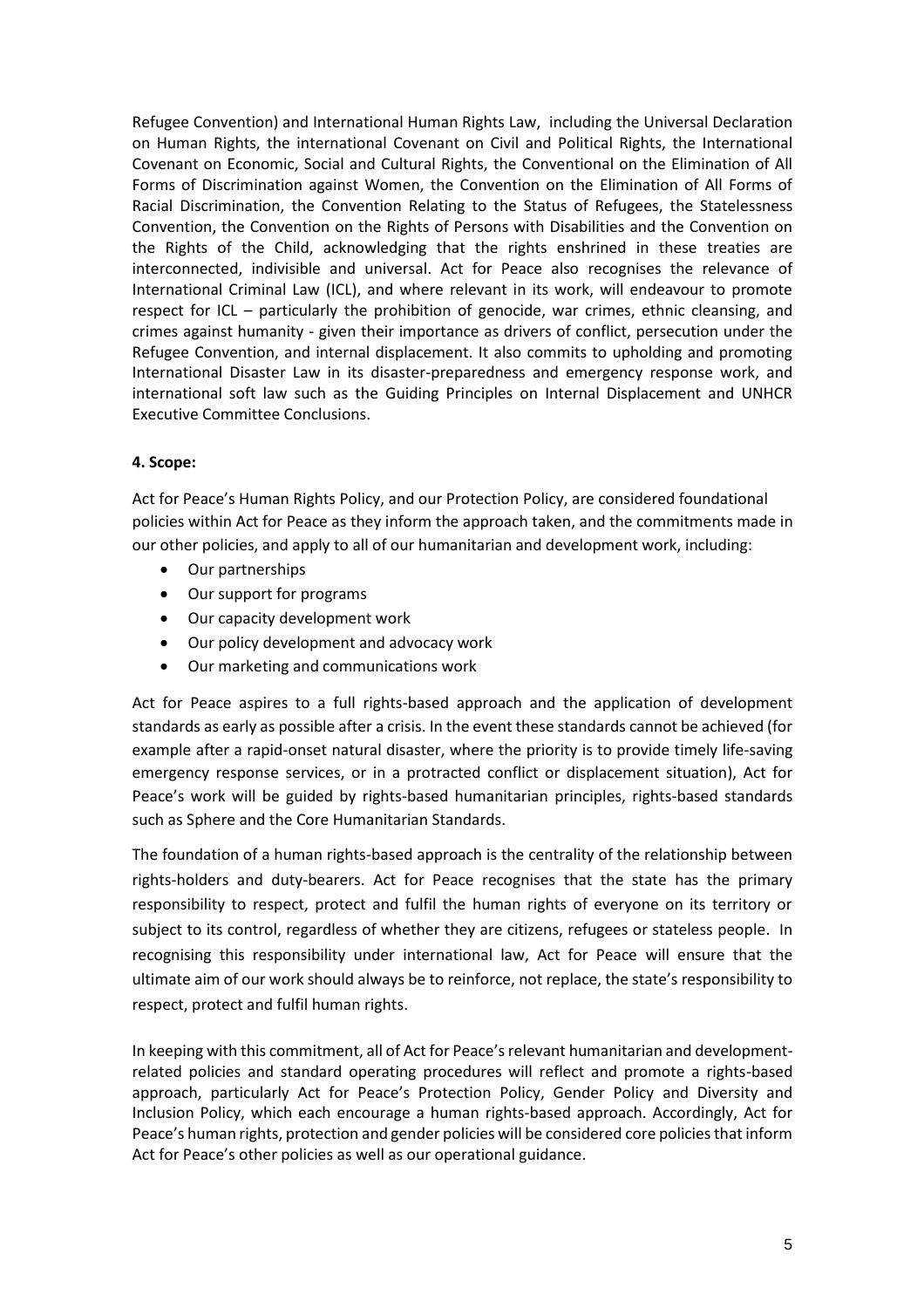Act for Peace supports the principles for mainstreaming human rights outlined in the Rights and Development Group's *Joint Position Paper on Rights-based Development from a Faith-based Perspective*<sup>6</sup> which are: a focus on structural and root causes; a focus on equality and nondiscrimination, a focus on empowerment, a focus on participation, a focus on accountability and a focus on community and the inter-relatedness of human beings.

In recognising that Act for Peace's rights-based framework should underpin our approach to research, policy development, advocacy, program design and implementation, communication and capacity development, Act for Peace has a particular opportunity to further our commitment to human rights through:

- Further strengthening our community-based protection work
- Helping partners to further incorporate gender and disability into their programs
- Promoting opportunities for greater-inclusion, consultation and community engagement
- Direct advocacy with duty bearers in consultation with rights holders
- Continuing to develop Act for Peace and partner capacity
- Ensuring a human rights framework informs our messaging when communicating with internal and external stakeholders about our work.

Act for Peace hereby reiterates its commitment to working with partners and developing the capacity of partners with regards to mainstreaming a human rights-based approach including by:

- Ensuring active participation of communities, partners and other relevant stakeholders in programming design, implementation and monitoring, without discrimination.
- Developing opportunities to enhance understanding of staff and partners of what constitutes a rights-based approach.
- Working closely within networks to support international efforts on upholding human rights and ensuring duty bearers are held accountable.
- Ensuring alignment between Act for Peace policies and approaches and membershipbased organisations and networks of which Act for Peace is a part of.
- Working ecumenically to improve approaches to rights-based programming within faith-based organisations.
- Promoting rights-based language and using faith-based values to promote the interconnectedness of, and intrinsic dignity afforded to, all human beings.

<sup>6</sup> http://www.aprodev.eu/files/Development\_policy/Dev-RBA/Rights-Position-Paper\_E-2008.pdf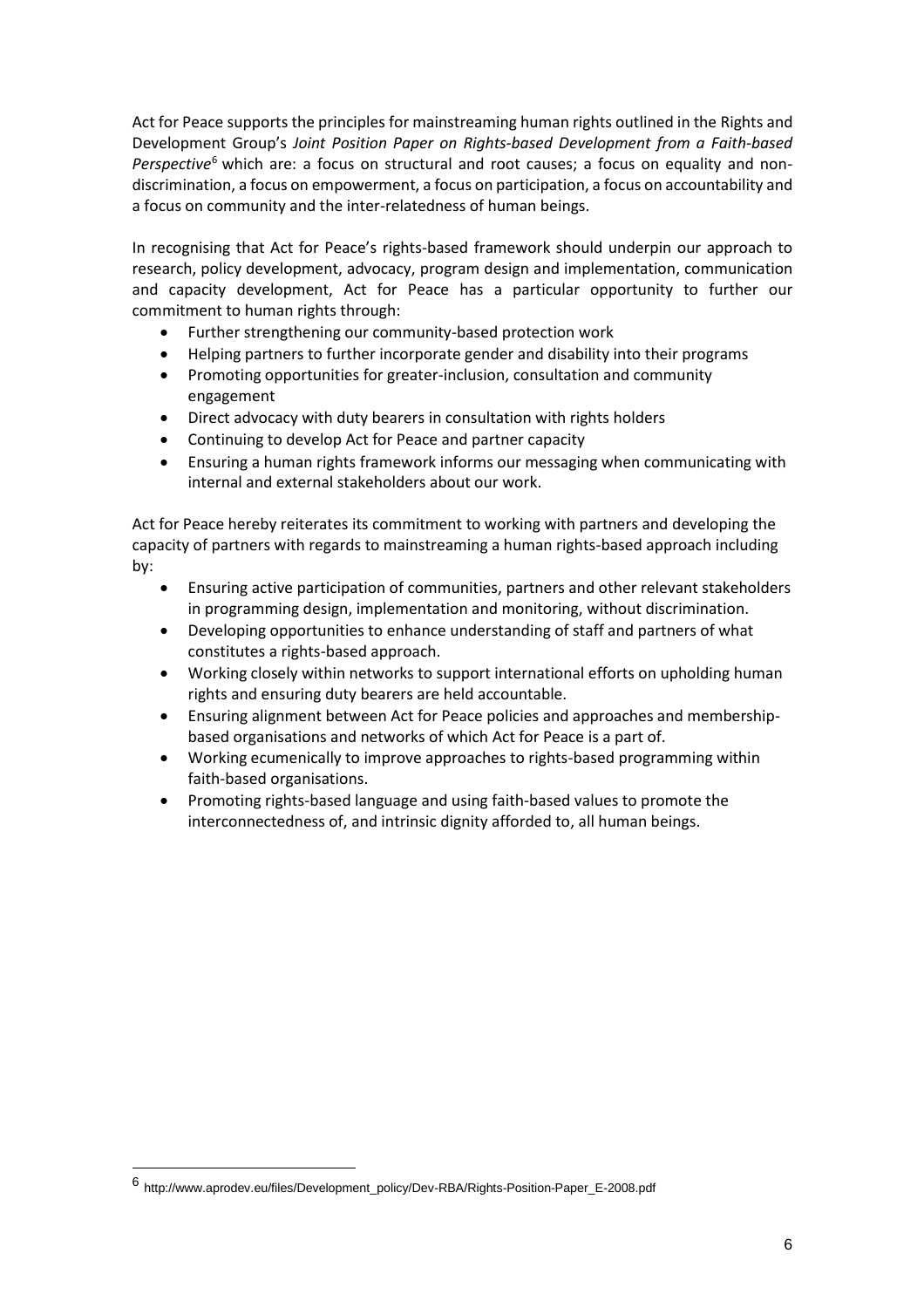### **5. Definitions**

**Human Rights:** refers to the fundamental rights and freedoms that all people have by virtue of being human beings. Human rights are derived from the inherent dignity and worth of every human being. Human rights are defined in national and international law. Human rights includes civil and political rights, economic, social and cultural rights, humanitarian rights (notably for people involved in or affected by armed conflict), various categories of rights (for refugees, women, children, minorities, workers and indigenous peoples) and collective rights related to the environment and peace (such as the collective right to self-determination)<sup>7</sup>.

**International Human Rights Law:** refers to the Universal Declaration of Human Rights, the International Covenant on Civil and Political Rights, the International Covenant on Economic, Social and Cultural Rights and subsequent international human rights treaties. For a full listing see: <https://www.ohchr.org/en/what-are-human-rights>

**Human Rights Based Approach:** The most fundamental definition of a human rights-based approach is that development activities aim to respect, protect and fulfil the human rights codified in the international legal framework for human rights. Human rights-based approaches can be distinguished from other traditional approaches to delivering aid and development (such as a needs-based, welfare or charity approaches) by their emphasis on addressing discrimination and exclusion and recognising the intersectionality of disadvantage as the underpinning causes of poverty. The foundation of a human rights-based approach is the centrality of the relationship between rights-holders and duty-bearers to the development process as an exercise of power and law. (ACFID Practice Note<sup>8</sup>)

**Rights Holders:** are individuals or social groups that have specific entitlements in relation to particular duty-bearers. All human beings are rights-holders under the Universal Declaration of Human Rights. In particular contexts some vulnerable groups, whose human rights are not fully realized, respected, protected or fulfilled, acquire additional rights such as refugees and stateless people.

**Duty Bearers:** actors who have a responsibility to respect, protect and fulfil human rights, and to abstain from human rights violations. The state has the primary responsibility for human rights of all those on its territory or within its control. The international community has a secondary responsibility for protection of human rights, particularly when a state is unwilling or unable to meet its responsibilities, and intergovernmental bodies such as UN organisations with a human rights mandate agreed by the international community, have tertiary responsibilities. Duty-bearers can, however, be non-state actors. For instance, parents have legal obligations to their rights-holding children under the Convention of the rights of the Child, and armed groups controlling territory and people have human rights obligations.

<sup>7</sup> This definition has been drawn from the common United Nations definition of human rights, with a focus on what human rights are and what they do.

<sup>8</sup> ACFID Practice Note – Human Rights Based Approaches To Development Endorsed at ACFID Development Practice Committee (DPC) Meeting 19 May 2010 [https://acfid.asn.au/sites/site.acfid/files/resource\\_document/human-rights](https://acfid.asn.au/sites/site.acfid/files/resource_document/human-rights-based-approaches-to-development.pdf)[based-approaches-to-development.pdf](https://acfid.asn.au/sites/site.acfid/files/resource_document/human-rights-based-approaches-to-development.pdf)